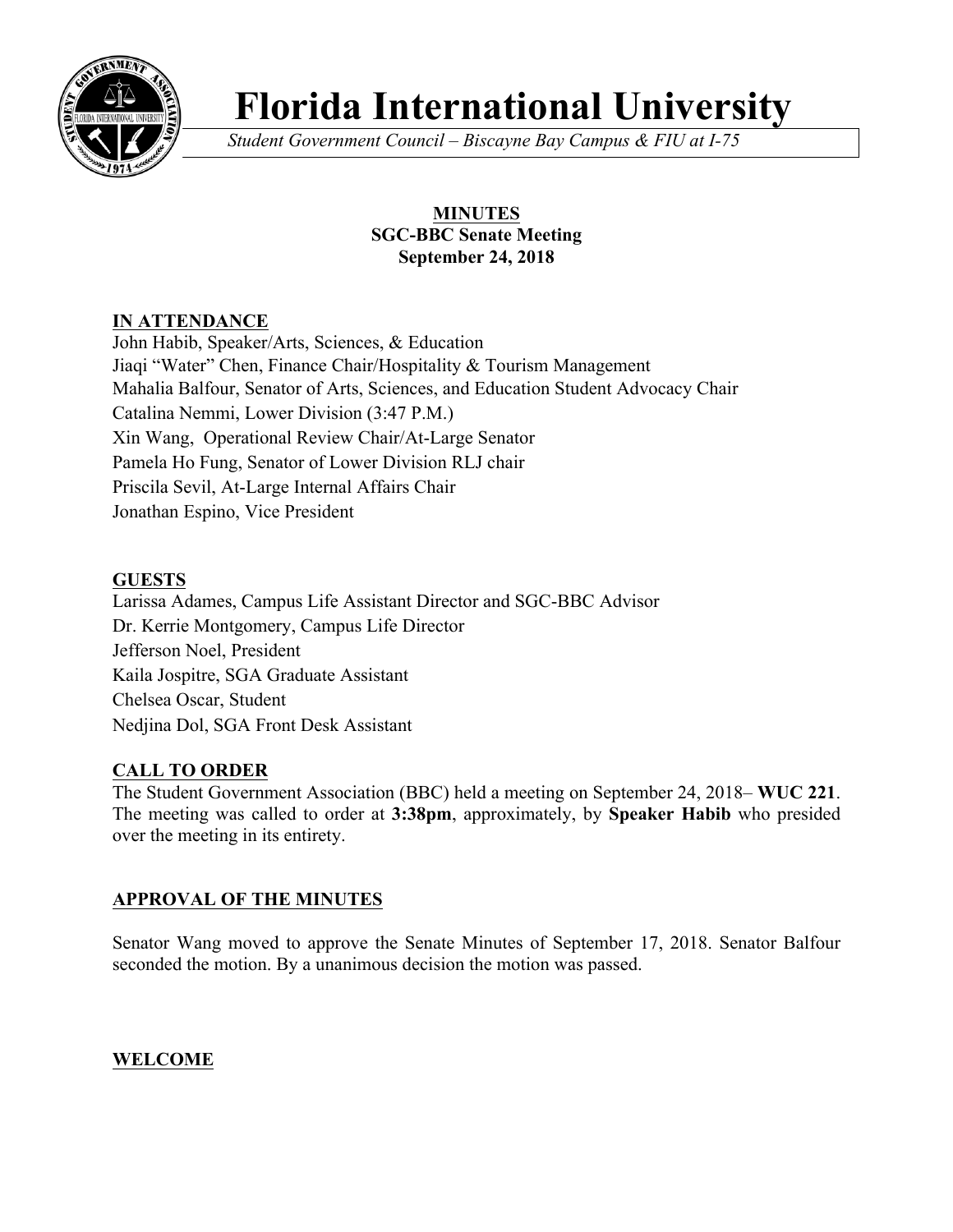Speaker Habib welcomed the council to the senate meeting stating, "Hello legislative of ladies, happy to see you all today."

## **SPEAKER REPORT**

Speaker Habib…

- Informed the senate that senator De Silva had to resign from SGA due to working two jobs and going to school full time
- Informed the senate that he received three senate applications so far, two for Hospitality and one for Upper Division. Also, speaker Habib gave a shout out to the committees and stated that, he received two agenda senate meeting for finance.
- Informed the senate that he had been working on the "Habib's Guide to SGA" folder for SGA where he added more information and the folder will be sent out soon after e-board sent an approval.

## **VICE PRESIDENT REPORT**

Vice President Espino…

- Updated the senate about the Pharmabox, stated that he received an email that the Pharmabox will be located in WUC along with the other vending machines, however, the microwave in WUC will have to be moved.
- Updated the senate on the Mangrove Wall stating, "Coral met with some Architecture students in order to see if they would be willing to work on the Mangrove Wall with us and they seemed very willing to help us on the project so we are setting up a meeting with them to figure out how to make it happen. They have a class project and will be willing to work on it. "
- Informed the senate that the senate one on one meetings were great, they had good ideas and he can share their meeting notes with the council if they want.

#### **FINANCE CHAIR REPORT**

Senator Chen…

● Informed the senate that she is working at Finance Code and trying to find something to improve.

## **RLJ REPORT**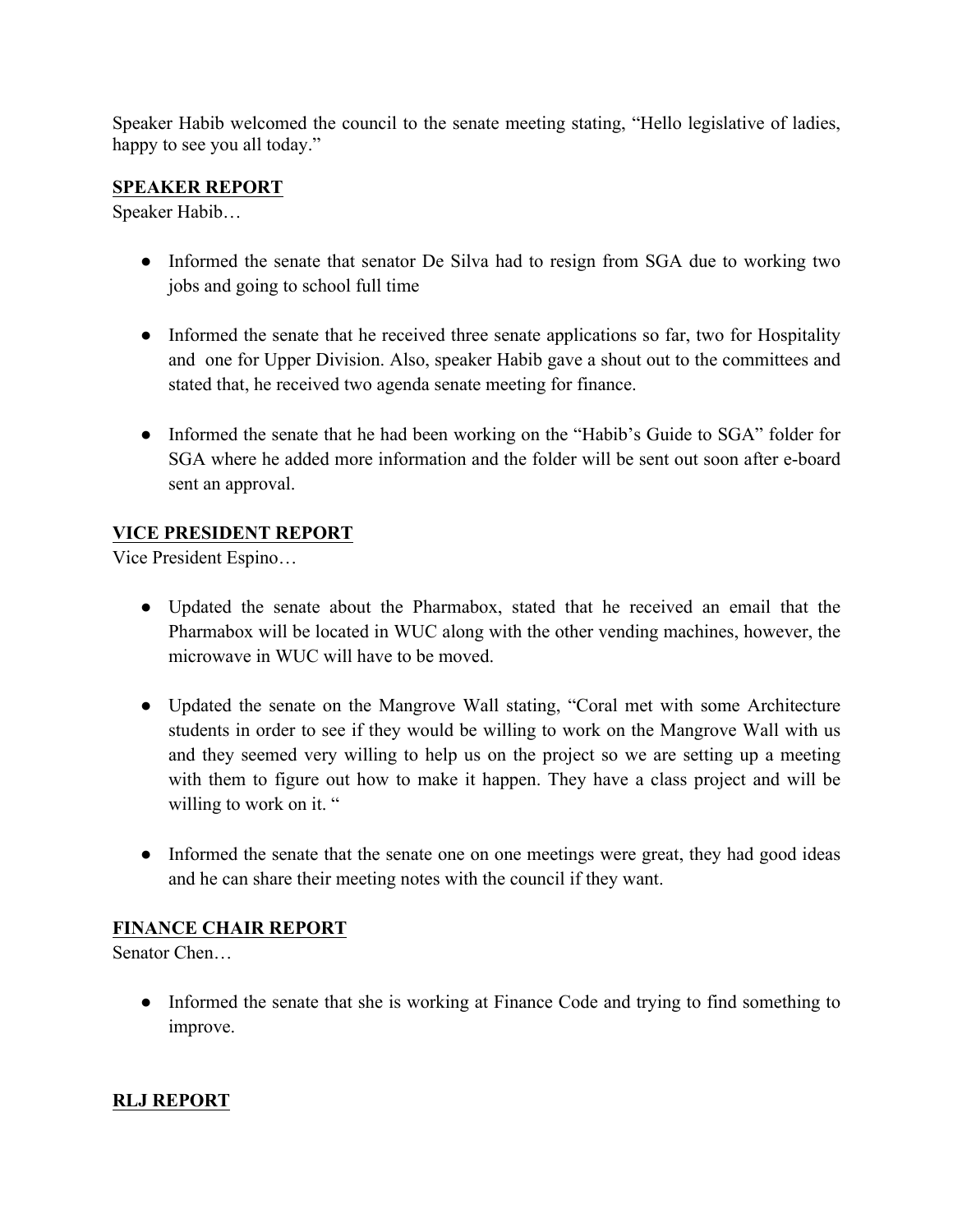Senator Ho Fung…

- Informed the senate that that she has been reading the Constitution and Statutes while slowly trying to learn them.
- Stated that she submitted the meetings to Panther Connect and Drive.

#### **INTERNAL AFFAIRS CHAIR REPORT**

Senator Sevil…

• Informed the senate that she checked last week's hours and stated that everyone is doing well with their hours.

#### **STUDENT ADVOCACY CHAIR REPORT**

Senator Balfour…

• No Report

#### **ADVISOR REPORT**

Ms.Adames…

- Reminded senate that we will be decorating the office for homecoming and we need all the help we can get to assist us in decorating the office and to please see her if you would like to help out.
- Reminded the senate that Yselande Pierre, Assistant Director of Student Affairs, is running for staff homecoming queen.
- Reminded the senate that bayview is having a photoshoot, if the senate are interested, the details were sent through emails.
- Informed the senate to use the conference room wisely and to send request ahead of time.

#### **OLD BUSINESS**

**A. Approval of the Minutes**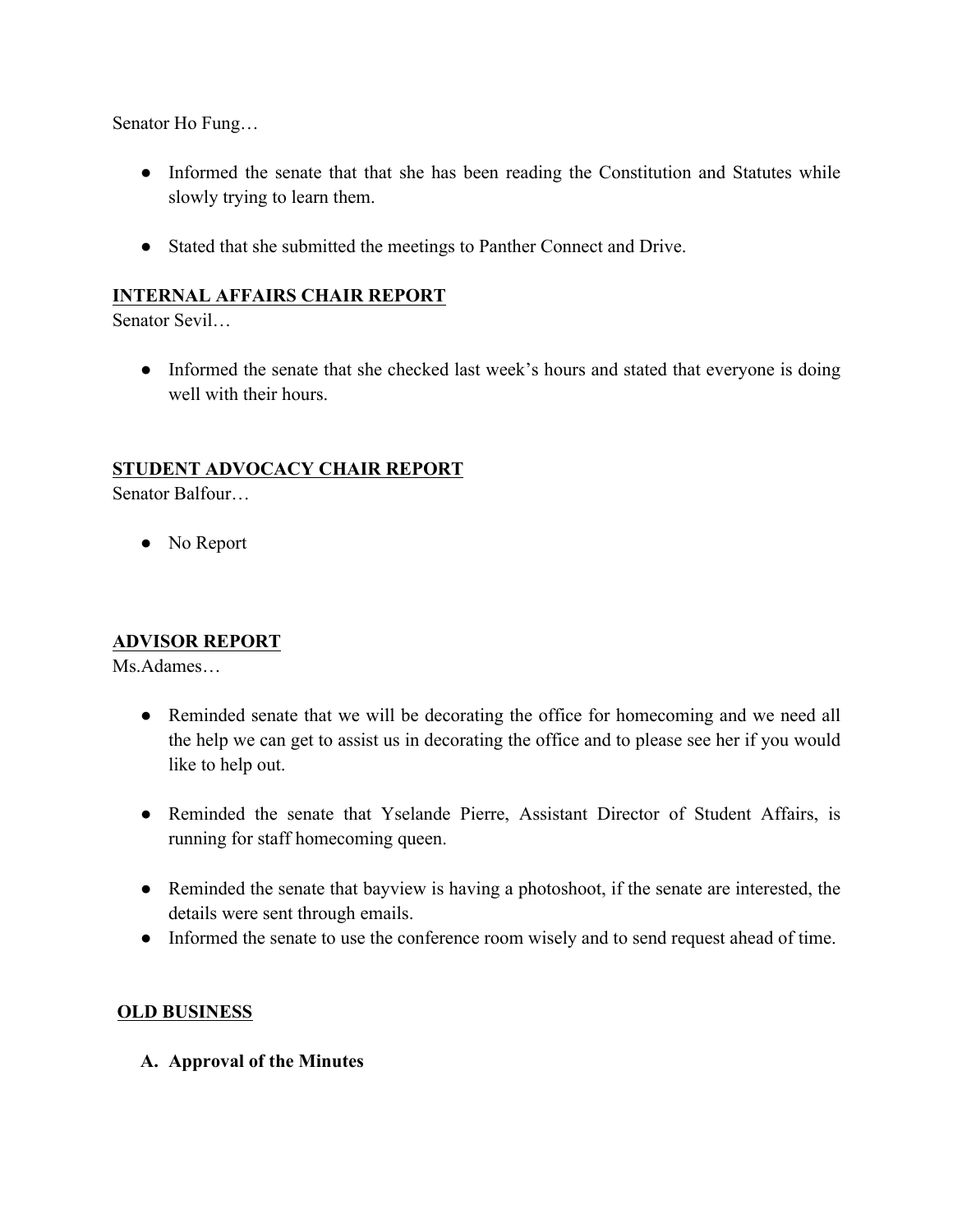The senate reviewed the minutes of September 24, 2018. The motions regarding the approval of the minutes are found under "APPROVAL OF MINUTES"

#### **B. U-Wide Bill 1802**

There is still no updates on U-Wide Bill 1802.

Senator Nemmi table to second reading this bill for next senate meeting on October 1st. Senator Sevil seconded the motion. By a unanimous decision the motion was passed.

#### **NEW BUSINESS**

#### **A. Speaker Pro Tempore Nominations**

Speaker Habib opened the floor for Speaker Pro Tempore nominations.

Senator Balfour nominated Senator Sevil for position of Speaker Pro Tempore. Senator Chen nominated Senator Ho Fung for position of Speaker Pro Tempore.

Speaker Habib opened the floor for 2 minutes of presentation followed by 2 minutes of Q/A. Senator Sevil and Senator Ho Fung presented themselves.

The senate asked questions regarding Senator Sevil and Ho Fung's appointment to Speaker Pro Tempore.

Senator Nemmi motion for an open discussion for 5 minutes. Senator Balfour seconded the motion. By a unanimous decision the motion was passed.

Senator Sevil motion to extend open discussion. Senator Balfour Seconded the motion. By a unanimous decision the motion was passed.

Senator Balfour motion to extend Q/A for 2 minutes. Senator Wang seconded the motion. By a unanimous decision the motion was passed.

Senator Nemmi moved to table the vote for next meeting on October 1st, 2018. Senator Wang seconded the motion Roll Call Vote:

John Habib–Nay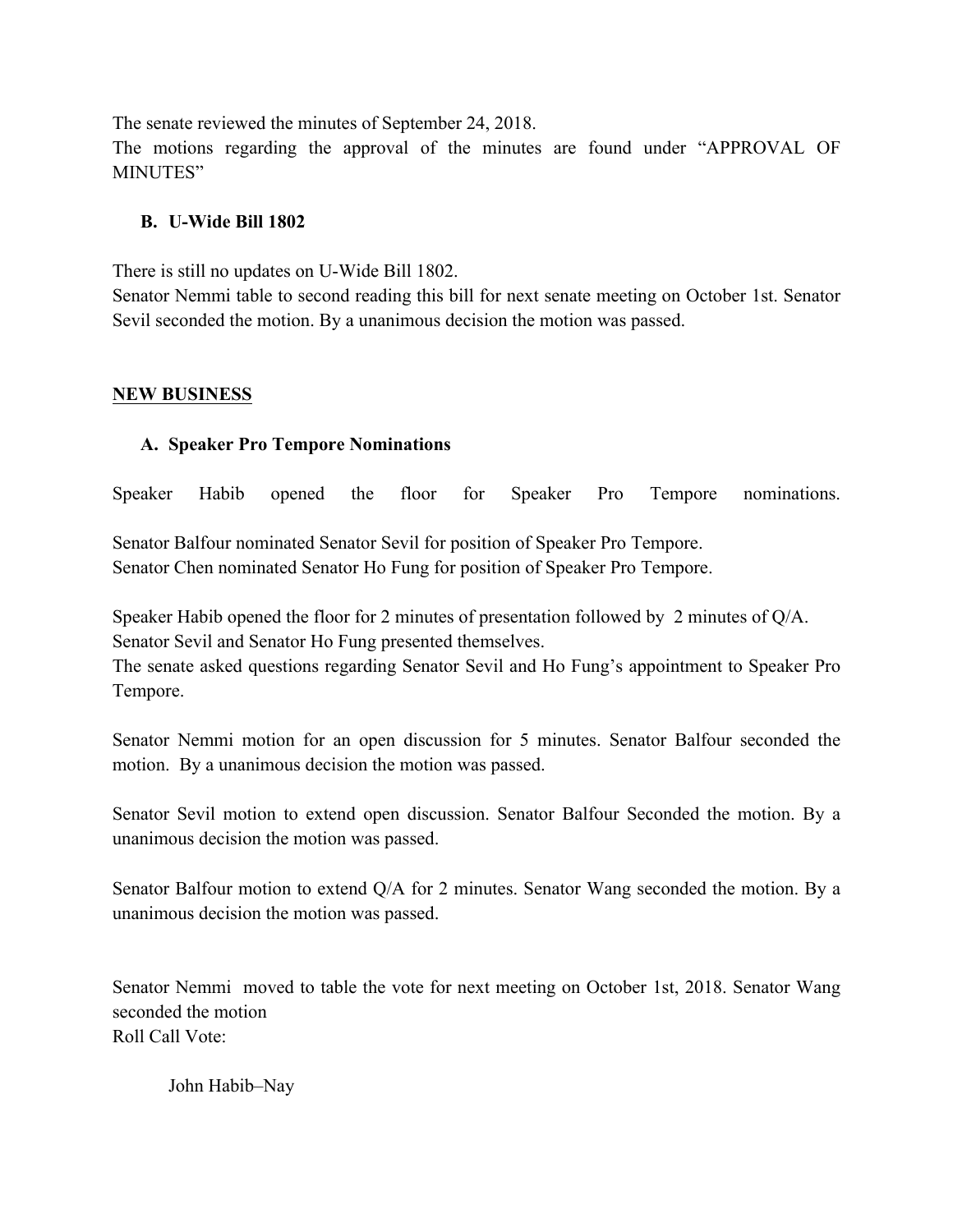Mahalia Balfour-Yay Jiaqi "Water" Chen–Yay Pamela Ho Fung- Nay Catalina Nemmi–Yay Priscila Sevil-Yay Xin Wang - Yay

By a vote of 5/2/0, the vote was moved for next meeting for October 1st 2018.

#### B. **Appointments: Elections Board Commissioner**

Speaker Habib opened the floor for 2 minutes of presentation followed by 2 minutes of Q/A for Chelsea Oscar to present herself for the position for Elections Board Commissioner

Chelsea Oscar presented herself and explained why she should be appointed to Elections Board **Commissioner** 

The senate asked questions regarding Chelsea Oscar's appointment to Elections Board Commissioner.

Chelsea answered the questions accordingly.

Senator Balfour moved to appoint Chelsea to position of Elections Board Commissioner. Senator Ho Fung seconded the motion Roll Call Vote:

John Habib–Yay Mahalia Balfour-Yay Jiaqi "Water" Chen–Yay Pamela Ho Fung-Yay Catalina Nemmi–Yay Priscila Sevil-Yay Xin Wang - Yay

By a vote of 7/0/0, Chelsea Oscar was appointed to Elections Board Commissioner..

#### C. **Committee**

#### **1. Committee Folders**